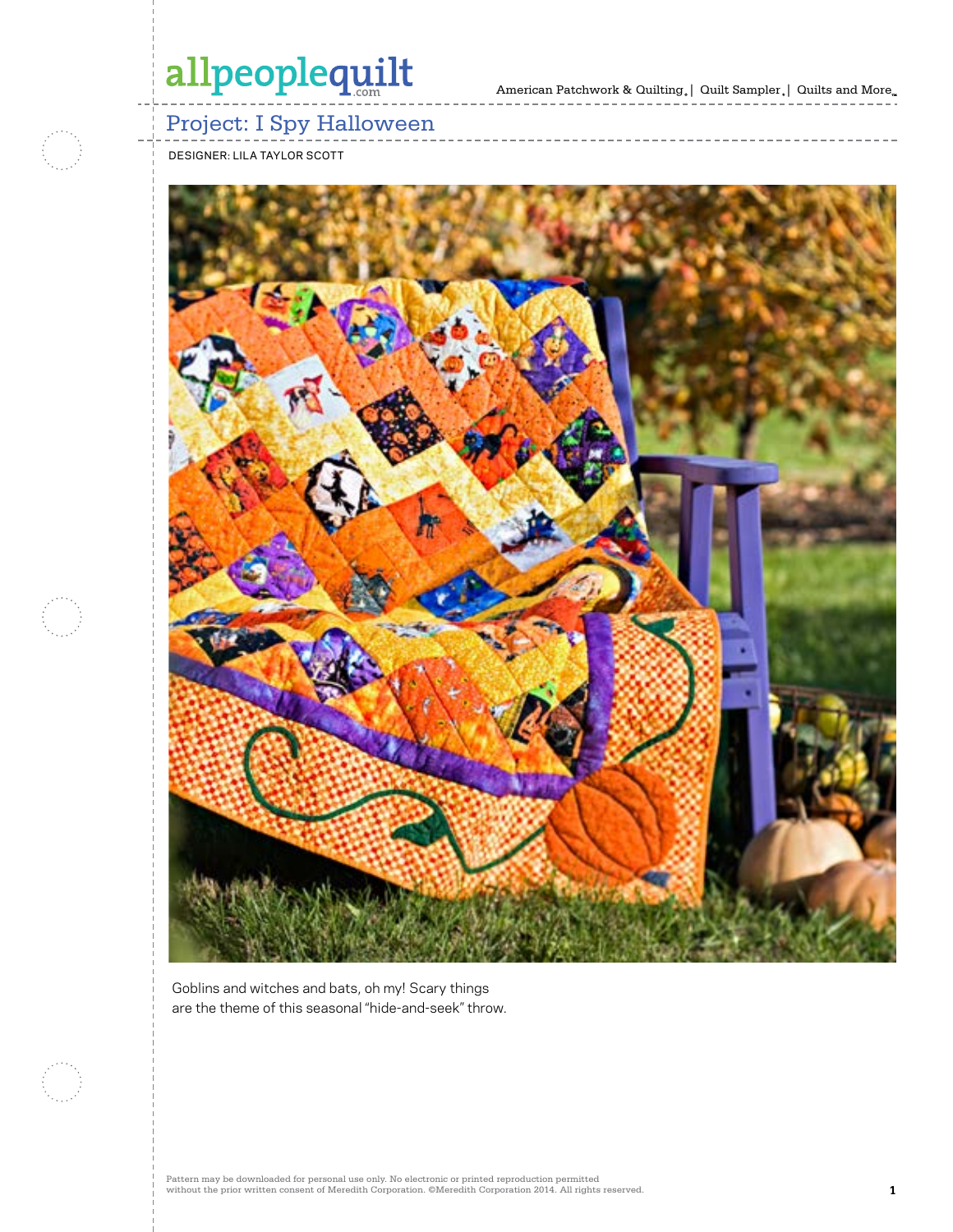### Project: I Spy Halloween

#### **Materials**

- **•** 81—43⁄4" squares assorted novelty prints, fussy-cut on point (blocks)
- **•** 3⁄8 yard mottled orange (blocks)
- **•** 4—3⁄8-yard pieces orange prints (blocks)
- 4–<sup>3</sup>⁄8-yard pieces yellow prints (blocks)
- **•** 1⁄2 yard purple print (inner border)
- **•** 2 yards orange-and-yellow check (outer border)
- **•** 18×22" piece (fat quarter) green print (vine and leaf appliqués)
- **•** 18×22" piece (fat quarter) dark orange print (pumpkin appliqués) **•** Scraps of black print (stem
- appliqués)
- **•** 5⁄8 yard orange polka dot (binding)
- **•** 41⁄8 yards backing fabric
- **•** 73×76" batting
- **•** 3⁄4 yard fusible web

#### Finished quilt: 661/2×691/2" Finished block: 6" square

Quantities are for 44⁄45"-wide, 100% cotton fabrics. Measurements include 1/4" seam allowances. Sew with right sides together unless otherwise stated.

Careful placement of yellow and orange prints within each block forms zigzags when the blocks are joined. To plan this quilt in your own colorway, use the Coloring Diagram on *page 6.*

#### Cut Fabrics

Cut pieces in the following order. Cut outer border strips lengthwise (parallel to the selvages). Patterns are on *page 7.*

To use fusible web for appliquéing, complete the following steps.

- 1. Lay fusible web, paper side up, over patterns. Use a pencil to trace each pattern the number of times indicated, leaving 1/2" between tracings. Cut out each fusible-web shape roughly 1⁄4" outside traced lines. To avoid stiff appliqués, trim away center of each fusible-web piece to about 3⁄8" from outer edge. This allows the center of the appliqué to remain soft.
- 2. Following manufacturer's instructions, press fusible-web shapes onto backs of designated fabrics; let cool. Cut out fabric shapes on drawn lines and peel off paper backings.

#### **From mottled orange, cut:**

- **•** 17—37⁄8" squares, cutting each in half diagonally to make 34 triangles total
- **From each orange print, cut:**
- 17–3% squares, cutting each in half diagonally to make 34 triangles total
- **From each yellow print, cut:**
- 17–3% squares, cutting each in half diagonally to make 34 triangles total

**From purple print, cut:**

■ 6-2×42" strips for inner border **From orange-and-**

**yellow check, cut:**

- **•** 2—61⁄2×661⁄2" outer border strips
- **•** 2—61⁄2×571⁄2" outer border strips
- **From green print, cut:**
- **•** 1—15" square
- **•** 2 each of patterns C and C reversed
- **From dark orange print, cut:**
- **•** 2 of Pattern A
- **From black print, cut:**
- **•** 2 of Pattern B
- **From orange polka dot, cut:**
- 7-21⁄<sub>2×42</sub>" binding strips
- **From fusible web, cut:**
	- **•** 1—15" square

#### Assemble Blocks

- 1. Referring to Diagram 1, sew a mottled orange triangle to top left edge of a novelty print 43/4" square. Add an orange print triangle to the opposite edge. Sew a second mottled orange triangle to top right edge of square. Add a second orange print triangle to remaining edge to make a Square-in-a-Square block. Press all seams toward triangles. The block should be 61⁄2" square including seam allowances.
- 2. Referring to Quilt Assembly Diagram for color placement, and repeating Step 1, make 72 Square-in-a-Square blocks total.
- **3.** Referring to Diagram 2, sew a mottled orange triangle to the left top edge of a novelty print 43⁄4" square. Add an orange print triangle to the adjacent edge. Press seams toward triangles. Trim to 31/2×61/2" to make a Unit A.
- 4. Referring to Quilt Assembly Diagram for color placement, and repeating Step 3, make five A units total.
- **5.** Sew an orange print triangle to the top right edge of a novelty print 43⁄4" square. Add a yellow print triangle to the adjacent edge. Press seams toward triangles. Trim to 31/2×61/2" to make a Unit B (Diagram 3).
- **6.** Referring to Quilt Assembly Diagram for color placement, and repeating Step 5, make four B units total.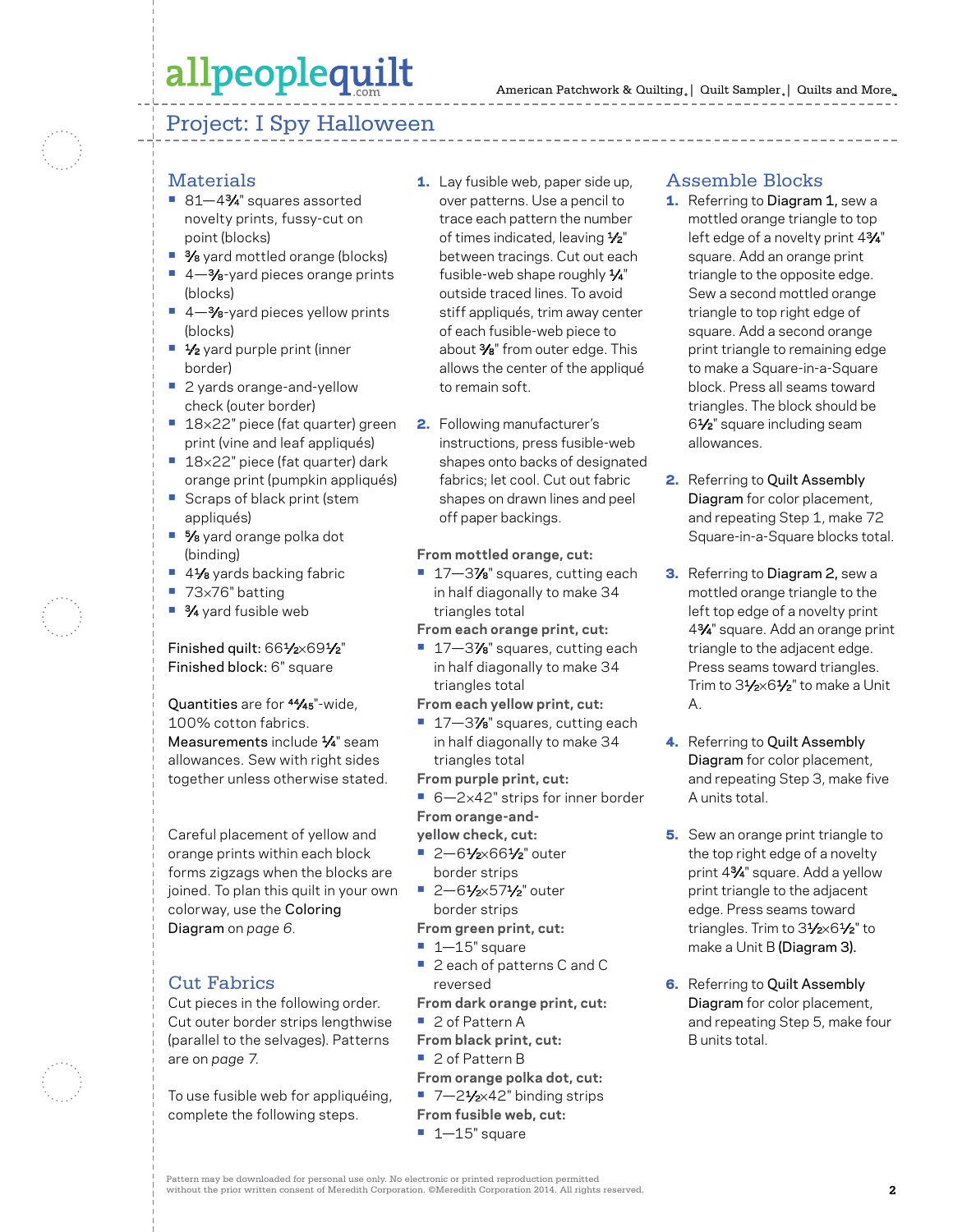#### Project: I Spy Halloween

#### Assemble Quilt Center

- 1. Referring to Quilt Assembly Diagram, lay out blocks and A and B units in nine rows.
- 2. Sew together pieces in each row. Press seams in one direction, alternating direction with each row. Join rows to make quilt center. Press seams in one direction. The quilt center should be 511/2×541/2" including seam allowances.

#### Add Borders

- 1. Cut and piece purple print 2×42"strips to make:
	- **•** 4—2×541⁄2" inner border strips
- 2. Sew two inner border strips to long edges of quilt center. Add remaining inner border strips to remaining edges. Press all seams toward inner border.
- **3.** Sew short orange-and-yellow check outer border strips to long edges of quilt center. Add long orange-and-yellow check outer border strips to remaining edges to complete quilt top. Press all seams toward outer border.

#### Appliqué Border

- 1. Press 15" fusible-web square onto wrong side of green print 15" square following the manufacturer's instructions; let cool.
- 2. Cut fused green print square into enough 3⁄8"-wide bias strips to total 112" in length. Piece 3/8"wide bias strips to make:
	- **•** 4—28"-long vine appliqués
- **3.** Peel off paper backing from a green print vine appliqué. Referring to Appliqué Placement Diagram, lay out two vine appliqués in gentle curves on one corner of outer border. Add one dark orange print A pumpkin, one black print B stem, one green print C leaf, and one green print C reversed leaf along vines. Fuse all pieces in place.
- 4. With threads that match appliqués, machine-blanketstitch around outside edge of each piece to make an appliquéd border corner.
- **5.** Repeat steps 3 and 4 to appliqué the opposite border corner.

#### Finish Quilt

- 1. Layer quilt top, batting, and backing; baste.
- 2. Quilt as desired. Lila used metallic thread and stitched diagonal lines across the quilt top and in the ditch around the inner border. She used matching thread to meander around the outer border. Using brown thread and a narrow zigzag stitch, Lila added curved lines on the pumpkins.
- 3. Bind with orange polka dot binding strips.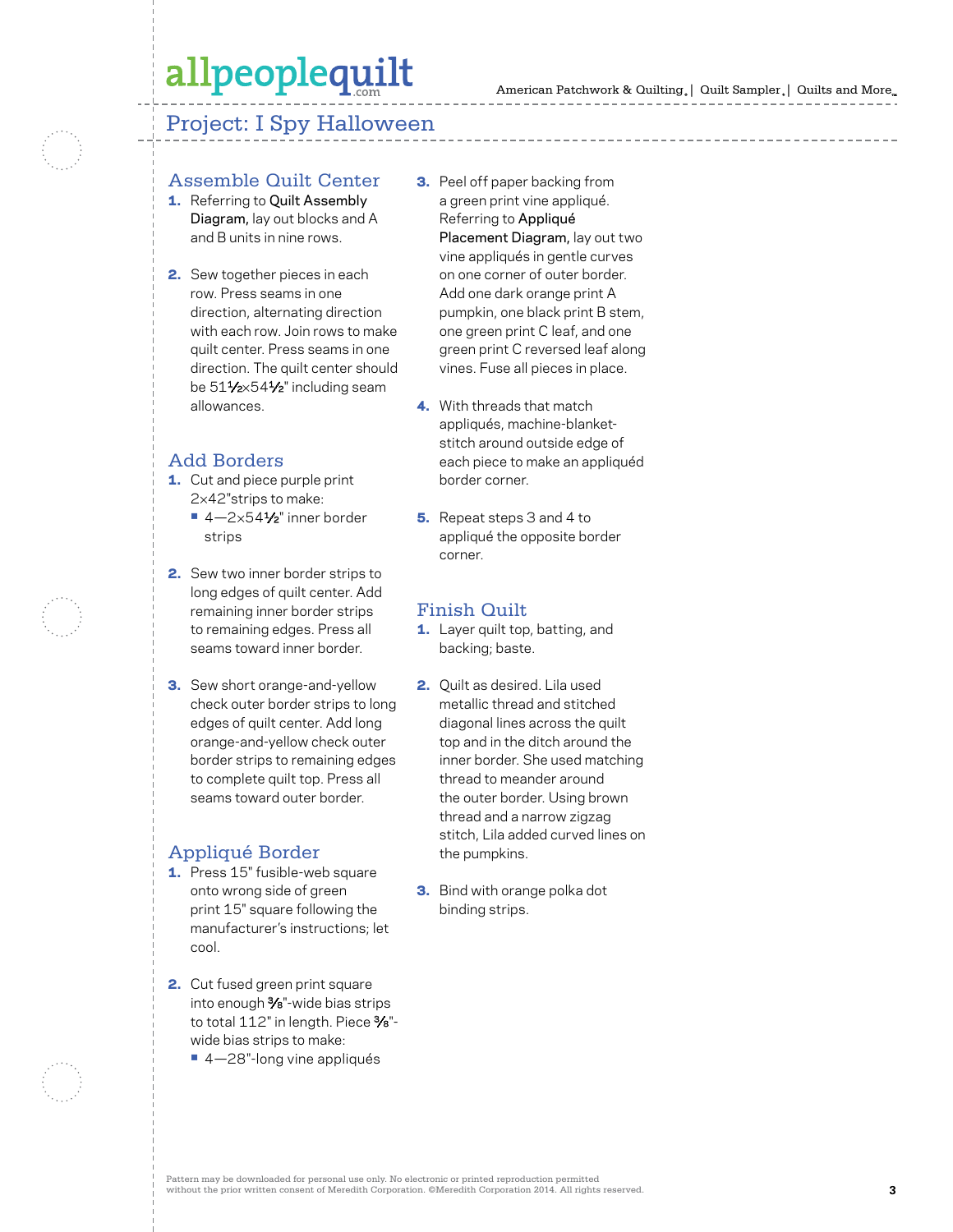

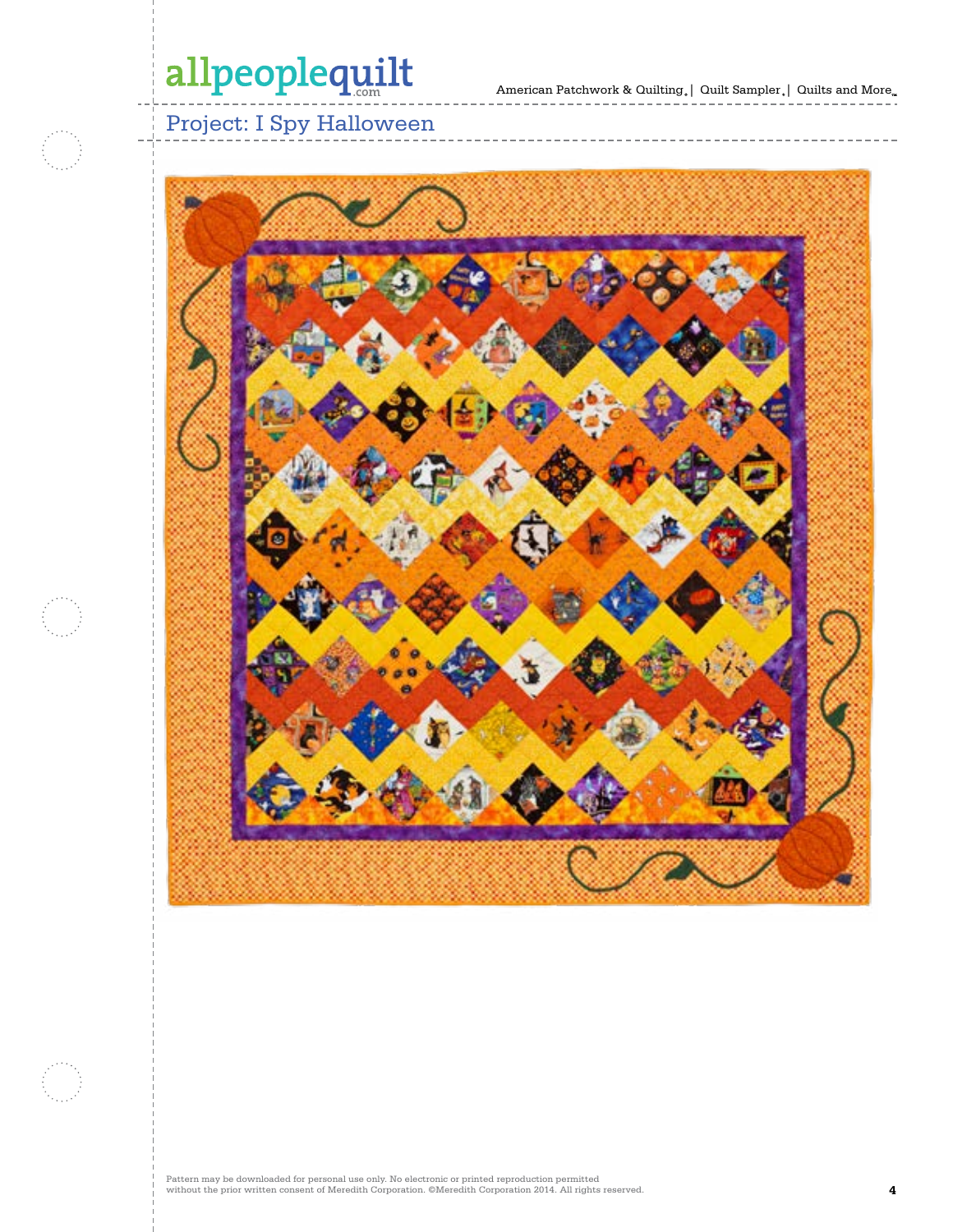American Patchwork & Quilting  $_{\circ}$  | Quilt Sampler  $_{\circ}$  | Quilts and More

### Project: I Spy Halloween



DIAGRAM 2



----------------





APPLIQUÉ PLACEMENT DIAGRAM

QUILT ASSEMBLY DIAGRAM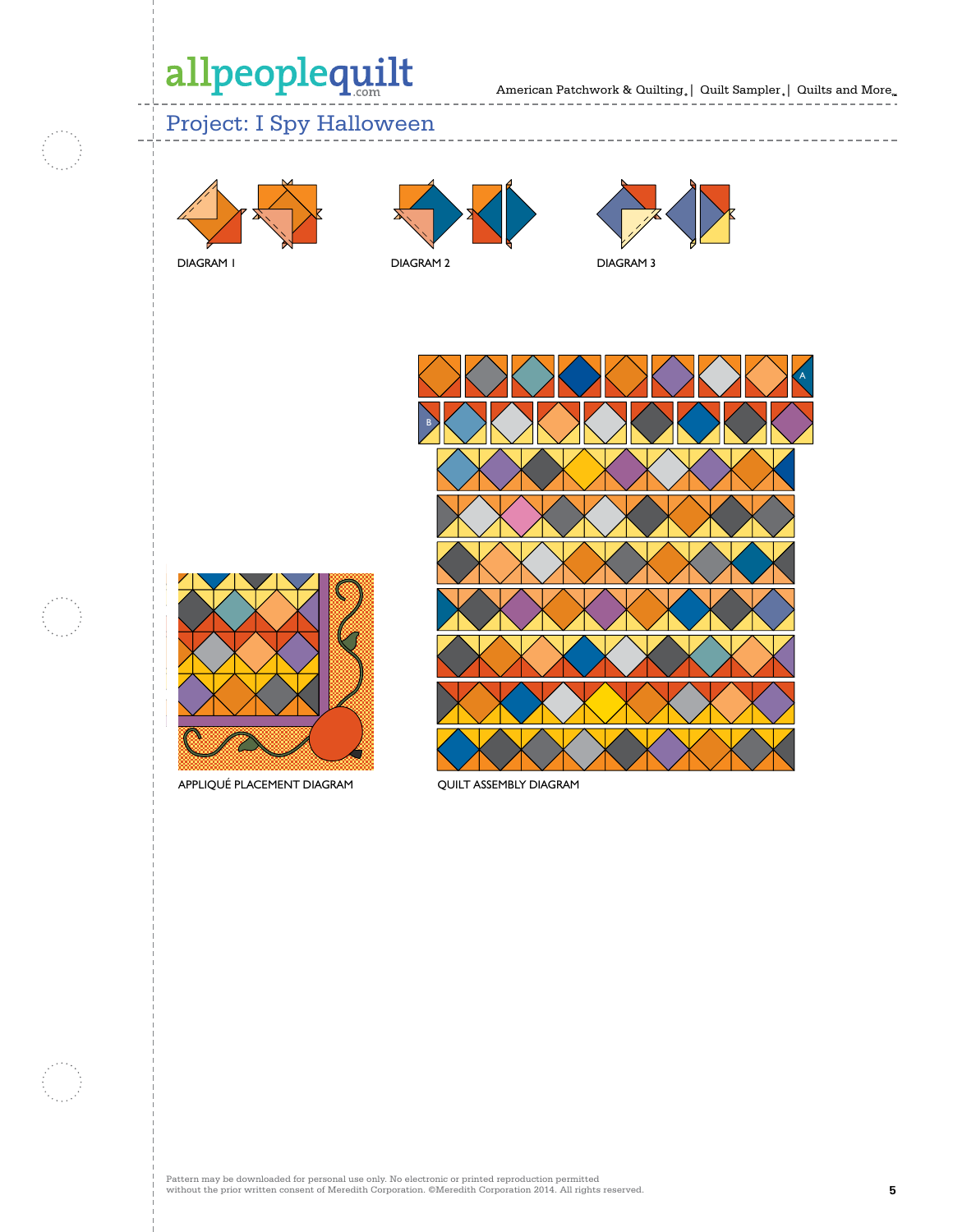f i

American Patchwork & Quilting  $_{\circ} \vert \;$  Quilt Sampler  $_{\circ} \vert \;$  Quilts and More  $_{\circ} \;$ 

\_\_\_\_\_\_\_\_\_\_\_\_\_\_

 $- - - - - \bar{ }$  $\frac{1}{2}$ 

 $- - - -$ 

Project: I Spy Halloween



----------------

 $-\ ---$ 

I Spy Halloween Coloring Diagram